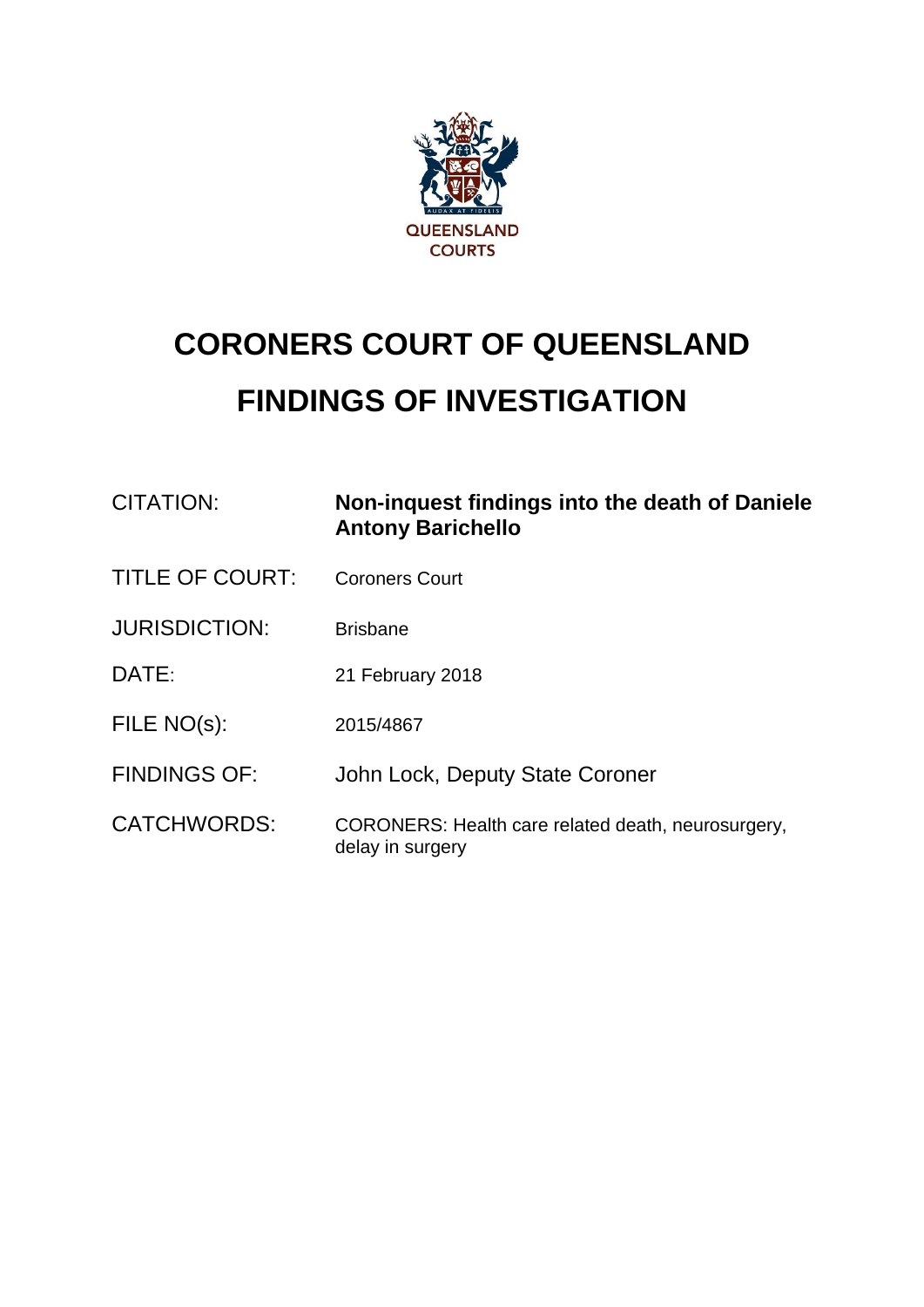| Contents |  |  |
|----------|--|--|
|          |  |  |
|          |  |  |
|          |  |  |
|          |  |  |
|          |  |  |
|          |  |  |
|          |  |  |
|          |  |  |
|          |  |  |
|          |  |  |
|          |  |  |
|          |  |  |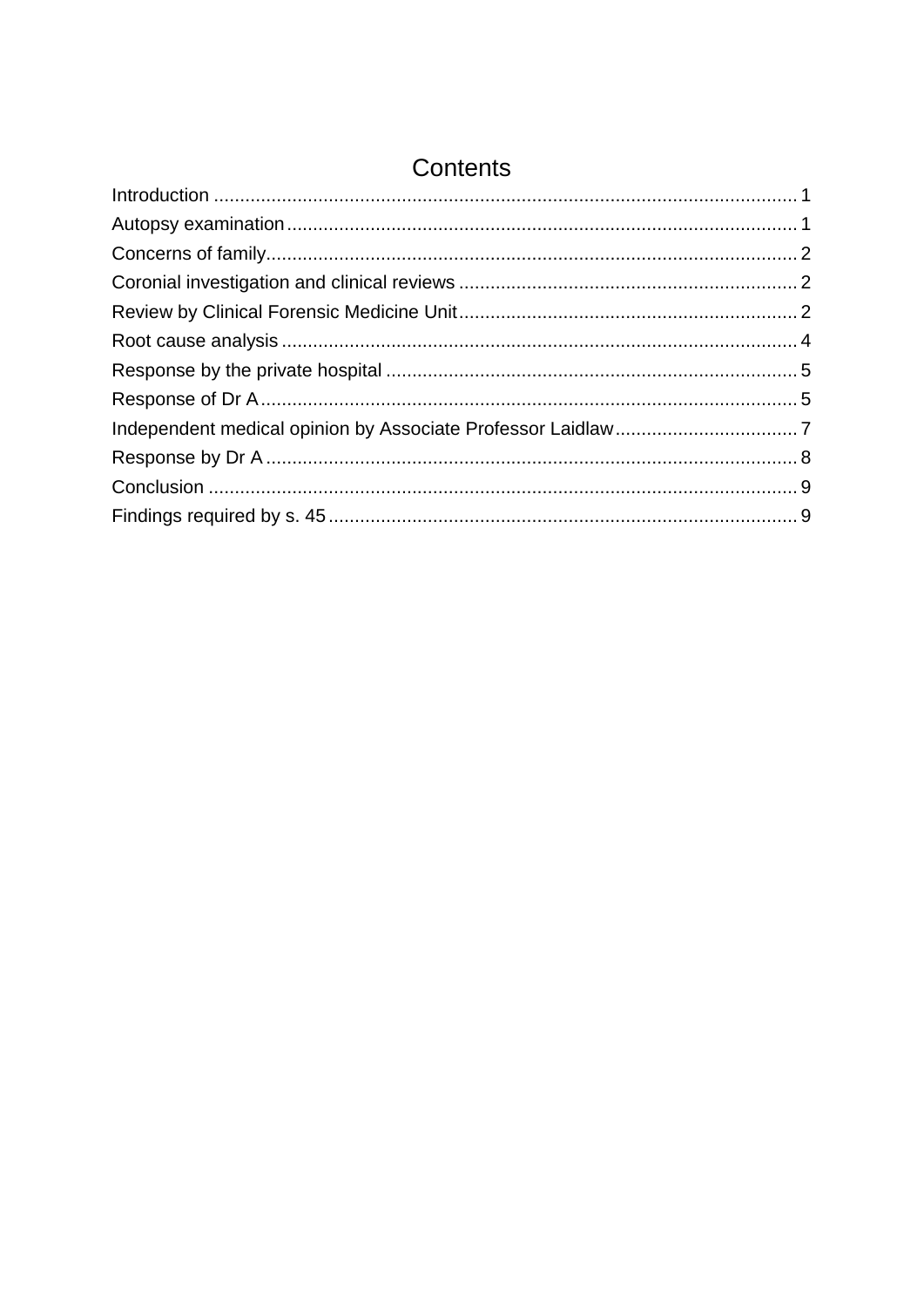#### <span id="page-2-0"></span>**Introduction**

Mr Barichello was 43 years of age. His medical history was uncomplicated and he had generally been well throughout his life apart from a history of asthma and an anaphylactic reaction to seafood.

He presented to the Emergency Department of the Brisbane Holy Spirit Northside Hospital, Chermside, on 2 December 2015 with a two week persistent headache, which was progressively worsening, including blurred vision on that day. A CT scan on the day of admission identified a colloid cyst of the third ventricle and periventricular hypodensity was noted. An MRI confirmed the results and also showed transependymal oedema.

Mr Barichello was admitted and his care managed by a Neurologist, Dr K. At the patient's and family's request, the following day he was transferred to another private hospital to be under the care of a neurosurgeon Dr A. Dr A discussed the pros and cons of surgical and conservative management options and Mr Barichello chose to proceed with surgical excision of the colloid cyst and possible craniotomy (if the former was not successful). Consent was signed. Surgery could not take place on 4 December and was booked for the following Monday, 7 December.

On Friday 4 December, Mr Barichello's pain was controlled with medication and he was independent of daily cares, even going to the coffee shop for lunch. On Saturday 5 December, his pain was increasing and he was nauseous and Dr A was contacted by phone, prescribing pain relief and anti-nausea medication. Mr Barichello remained in his room and did not eat due to a loss of appetite. He worsened during the afternoon and Dr A was notified, prescribing tramadol 4-6 hourly, neurological observations were increased to 2 hourly from 4 hourly and the surgery was reorganised for the following morning with intensive care planned postoperatively. At 9:30pm following an MRI, Mr Barichello refused a shower as he was feeling unwell, had not eaten but was taking small amounts of fluid. He had vomited twice and the pain medication was providing no relief. Dr A rang the ward on a number of occasions during the day checking on his patient's condition.

Mr Barichello was found unconscious on the bathroom floor at 4am on Sunday 6 December, in cardiac arrest with dilated pupils. He was resuscitated and transferred to ICU where he was intubated. Dr A attended and inserted bilateral frontal external ventricular drains but Mr Barichello's condition did not improve. He did not regain consciousness and was declared brain dead on 7 December.

## <span id="page-2-1"></span>**Autopsy examination**

The Post-mortem examination of Forensic Pathologist Dr Rohan Samarasinghe, found the cause of death to be multi-organ failure with coagulopathy, acute exacerbation of chronic obstructive hydrocephalus (surgically treated) and secondary to colloid cyst of the third ventricle.

The associated neuropathology report confirmed the major pathology was the colloid cyst (10mm x 15mm x 20mm) in the third ventricle, which caused acute on chronic hydrocephalus (increased intracranial pressure) and associated brain swelling, herniation and haemorrhages in the brain stem.

A colloid cyst is a non-cancerous growth which, if it blocks the drainage system in the ventricles can cause hydrocephalus. This condition rarely causes sudden cardiac death.

The extraventricular drains used in this case can drain blood as well as fluid build-up, which can lead to symptoms such as vessel spasm and/or dural damage from epidural or subdural haemorrhage, and which can be a life threatening situation and require neurosurgical care.

Findings into the death of Daniele Antony Barichello**Daniele Antony** 

## **Barichello** <sup>1</sup>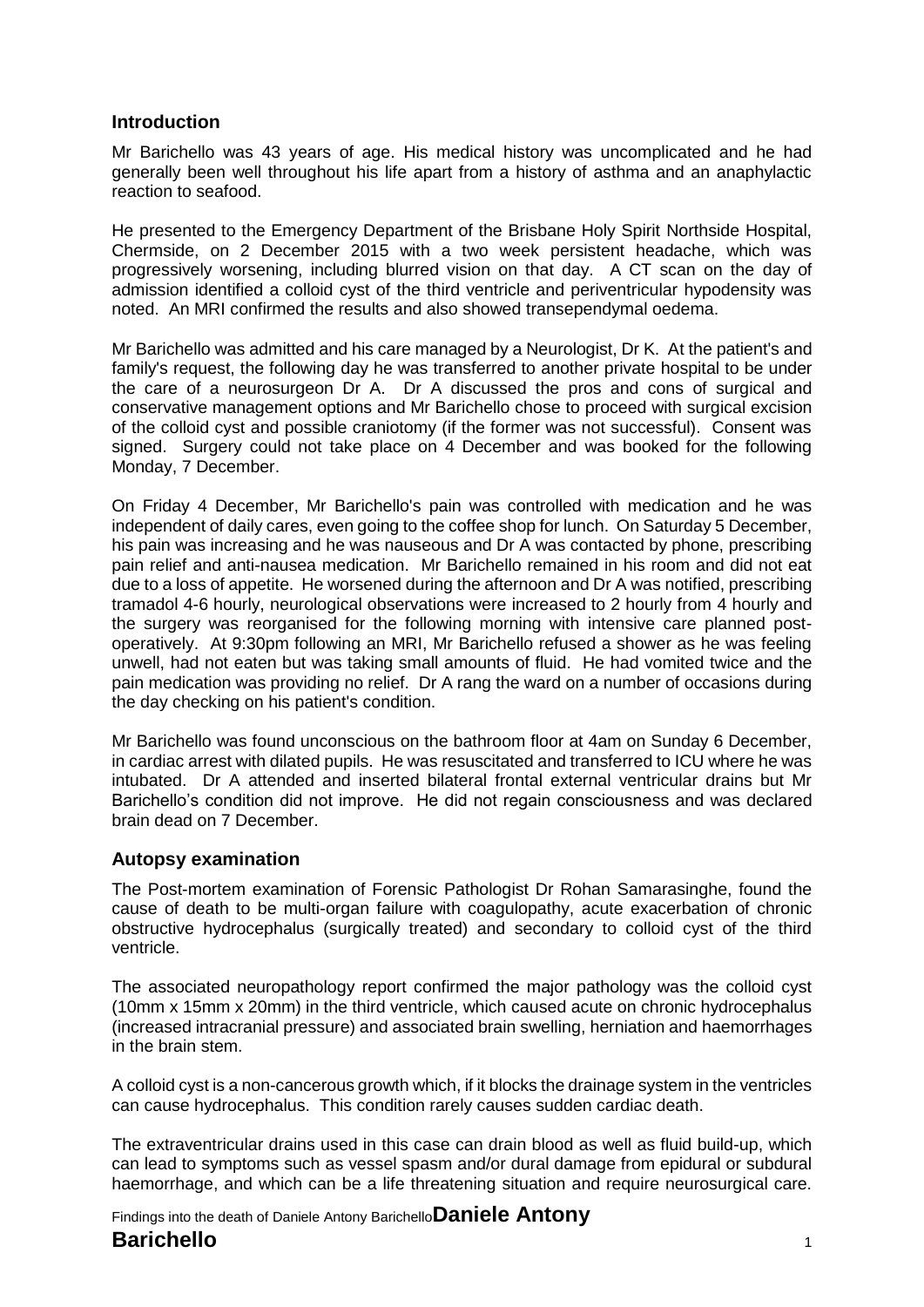Some haemorrhages increase in patients with coagulopathies, as in this case. There was an acute intraventricular haemorrhage, likely after the insertion of the extraventricular drains. The heart showed infarctions likely due to coronary insufficiency from multiple organ failure. There was also evidence of patchy bronchopneumonia (a common complication of patients with prolonged unconsciousness).

In the Forensic Pathologist's opinion, death was due to multi-organ failure secondary to acute exacerbation of chronic obstructive hydrocephalus resulting from the colloid cyst of the third ventricle. Emergency surgical intervention was undertaken as a lifesaving measure which has its own risks.

# <span id="page-3-0"></span>**Concerns of family**

Mr Barichello's family raised various concerns with respect to the conduct of various parties providing medical care to preserve and sustain the life of their loved one. In broad terms the concerns related to the continued delay in surgery and a lack of proportionate response to worsening symptoms. The concerns also queried if the outcome may have been different if surgery had been scheduled based on the worsening symptoms rather than being constrained by external factors such as lack of equipment.

#### <span id="page-3-1"></span>**Coronial investigation and clinical reviews**

Statements and responses were obtained from nursing staff and the neurosurgeon Dr A. A number of clinical reviews were performed including by the private hospital and through the course of the coronial investigation. An independent expert opinion was commissioned by the Corners Court and responses were obtained from the hospital and Dr A. These are summarised below.

#### <span id="page-3-2"></span>**Review by Clinical Forensic Medicine Unit**

The CFMU provided an initial review at the request of the coronial registrar.

Mr Barichello had a cyst inside his brain that interfered with the normal flow of cerebrospinal fluid. The colloid cyst is a non-cancerous growth that is considered developmental in origin. If they block the drainage system they can cause hydrocephalus and also rarely cause sudden cardiac death. In this case, the growth resulted in increased pressure of this fluid in his brain. His presentation involved primarily headaches, but also some drowsiness and some change in balance. The presentation leading to diagnosis was on or about the 2 December, with a subsequent referral from Mr Barichello's GP to Dr A on the 3 December, which is the day Dr A attended Mr Barichello for the first time.

The neurosurgeon treating Mr Barichello discussed surgical options and they elected for an endoscopic approach. This required waiting until Monday 7 December as the equipment was apparently not available. This seems to be the primary reason for surgery not being conducted earlier.

However, over the course of 5 December Mr Barichello described increasing headache, vomiting, nausea and suppressed appetite such that he didn't eat. He was prescribed increasing stronger opiate painkillers and antiemetics. The observation form is a 'QADDS' style and no particular concern is noted in any observations up to and including 0200hrs on the 5 December. The exception is the pain score is given as very high at 2330hrs on the 4 December. There is no entry around this time as to if Dr A was notified. It is the highest at this point. He was given 50mg Tramadol (an opiate painkiller) at this time and recorded ongoing pain, but improved at 0200hrs. The pain score above 7 is in the 'yellow' phase of the QADDS form and should therefore result in some sort of action (includes notifying superior and/or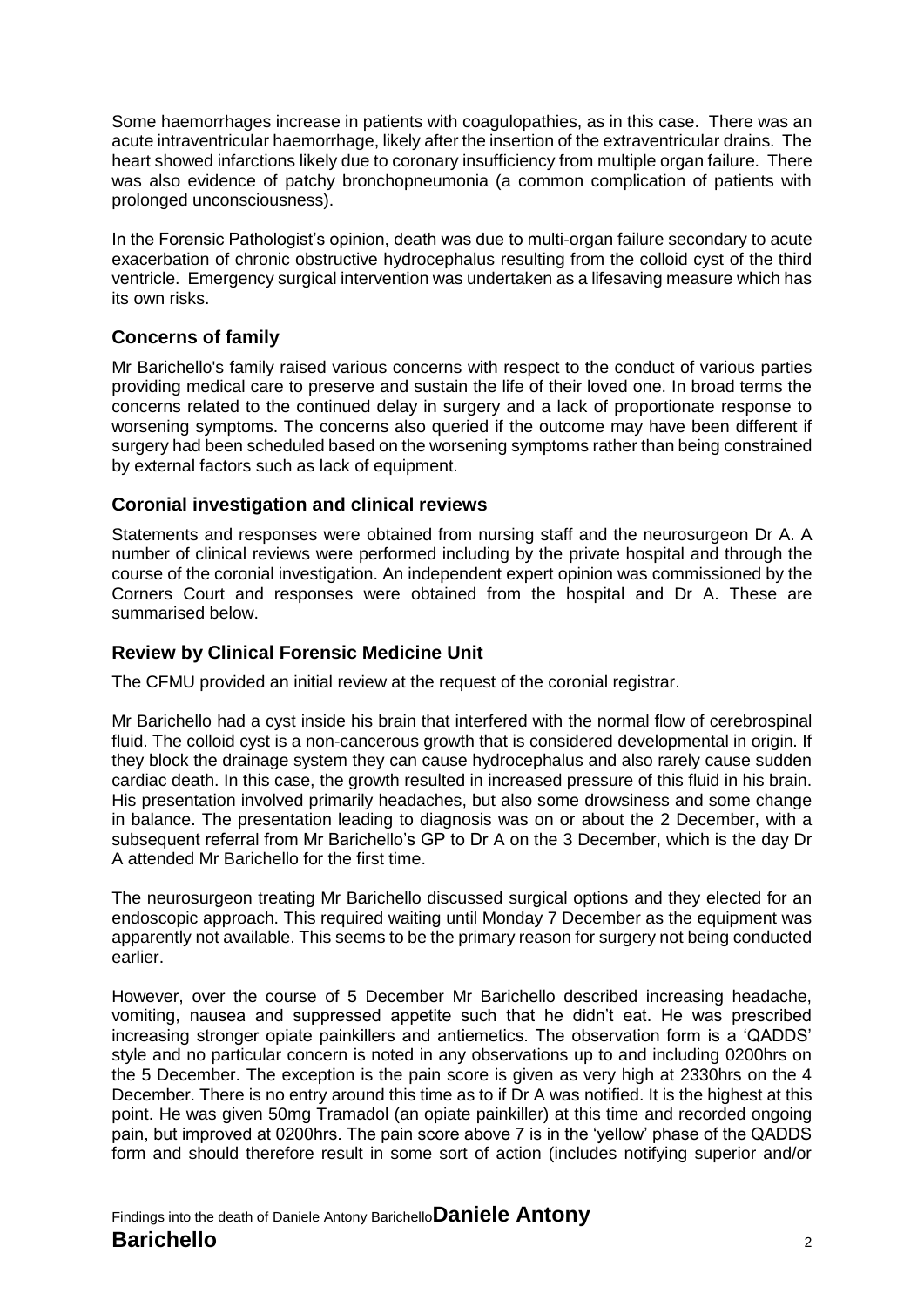increasing observation frequency). There is no documentation around this time so it cannot be said what occurred.

The neurosurgeon describes in his record that he was 'contacted several times through the day to notify of (unreadable) H/A (headache)/vomit.' The surgeon then stated he brought surgery forward to the Sunday morning for a craniotomy (hole in the skull) vs waiting for the endoscopic equipment. There is no documentation of the surgeon examining Mr Barichello at the time of his increasing symptoms so it was not certain if any examination happened.

The resuscitation is summarised and would appear a reasonable approach. The collapse has occurred in the bathroom where all initial resuscitation efforts were undertaken. This is a difficult area to do so such that Mr Barichello was subsequently moved into a 'safer area' according to the documenting nurse and an airway (endotracheal tube) placed. The timeline is a little difficult to follow here due to the amount of retrospective entries. It appears an hour after the arrest he was transferred to ICU and other lines were placed (central venous line, arterial line) and infusions of adrenaline and eventually noradrenaline added (these are drugs that strengthen the heart beat and increase the heart rate, so called inotropic and chronotropic drugs.

The cause of his collapse was not clear. He was subsequently given intravenous broad spectrum antibiotics, corticosteroids (dexamethasone), sodium bicarbonate, vitamin K, Lasix and insulin. The antibiotics appear to be to cover the emergency placement of extraventricular drains (EVDs) by the surgeon in an emergency; that is, nonsurgical conditions.

The neurosurgeons placed extraventricular drains in ICU to attempt to resolve the hydrocephalus. The post procedural CT scan demonstrated cerebral swelling and intraventricular and subarachnoid blood (bleeding around the brain and in the drainage area of cerebrospinal fluid in the brain), but resolution of previously noted raised intracranial pressure.

An ultrasound of the heart (echocardiogram) was performed and difficulties encountered. It was not possible to exclude a left ventricular outflow obstruction or assess valve function; the examiner noted the left ventricle to be 'underfilled' meaning the vascular system was somewhat depleted.

He was noted to be in liver failure (likely because the liver was not getting adequate blood supply during the cardiac arrest) and was thought to have aspirated (stomach contents inhaled) or a degree of increased fluid in the lung associated with the brain injury.

In all of this Mr Barcichello did not show signs of regained consciousness or any improvement in consciousness. His total 'downtime' (time without adequate heart function) was unknown. His last observations were recorded at 0200hrs. He was found collapsed at 0400hrs.

His haemoglobin (a measure of total blood available) was measured as low (64: normal >120) and he was thought to be bleeding from his upper gastrointestinal tract. As a result he required transfusion of 4 units. This is a significant bleed. More than 500mLs of coffee ground (changed blood) stomach contents were aspirated via the nasogastric tube. The bleeding appears to have occurred after 1000hrs on the 6 December as prior to this they were essentially low normal levels. Bleeding may have occurred earlier and become more significant in light of the liver failure (associated with increased bleeding tendency).

On the 7 December testing conducted confirmed brain death. Supportive care was removed after discussion with family and Mr Barichello died 20 minutes later.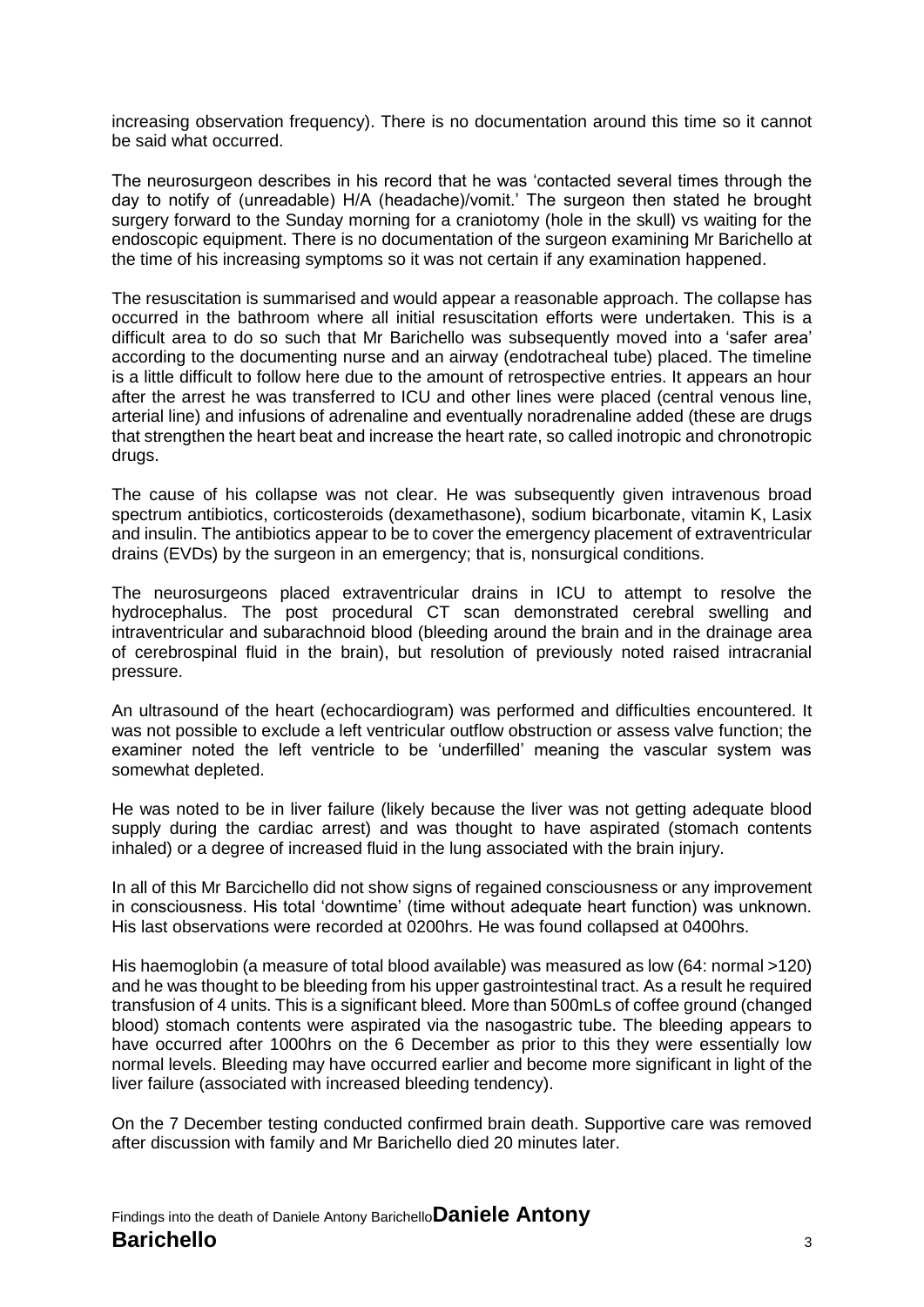The issues arising from this relate to concerns from family around delay. Dr A stated in his notes on the 6 December that the delay was due to the lack of availability of specialty equipment required to undertake the surgery endoscopically. That he moved the surgery date forward and abandoned this approach is apparent due to the increasing headache severity.

This condition is known to have an association with sudden cardiac collapse. This appears to have occurred here. The warning signs of increasing headache were actioned by bringing forward the operation time. So saying, it was not sure when Dr A decided this as it is not documented.

The record of the insertion of the Extraventricular Drains (EVDs a procedure involving neurosurgery) is not documented and was associated with complications of bleeding. This probably did not lead to Mr Barichello's death as he was already unconscious at this time. The bleeding around then is described as significant. It is possible this was acceptable in the circumstances. Such EVDs and the procedure would be considered an attempt at life-saving intervention if the increased pressure was the cause of the collapse.

The principal concern is only in relation to Mr Barichello not being medically reviewed on the 5 December when he was describing increasing headache, nausea and did not eat. This would seem to be a red flag, and was treated as such by the surgeon in bringing the operative date forward. The CFMU stated it would have been reassured to see documentation indicating that the surgeon reviewed Mr Barichello in making this decision as it would mean he was aware of his clinical presentation at the time of making such decisions.

The other concern is the lack of documentation around 2330hrs on the 5 December when his headache level is reported at its worst. The CFMU would expect action is meant to follow any entry in a highlighted area of the observation form. In this instance pain relief was given, which may well be the action to follow such an observation.

The likely cause of death is as described.

Earlier surgery would have prevented this cause of death.

The delay for equipment needs to be explained.

The CFMU advised the decision about the timing of the surgical intervention, the lack of documentation and subsequent insertion of drains would be best addressed by seeking the opinion of a neurosurgeon.

## <span id="page-5-0"></span>**Root cause analysis**

The hospital clinically reviewed the treatment through a Root Cause Analysis (RCA).

The RCA team reviewed the clinical history and determined the root cause for the death was the decision to defer operative treatment of the patient's colloid cyst because of the unavailability of surgical instruments, along with the decision to continue monitoring in a surgical ward environment, which increased the likelihood of a poor patient outcome in the event of sudden patient deterioration.

The RCA noted that as the relevant endoscopic instrumentation was not routinely used at the hospital and therefore required sourcing from an instrument company as a loan set, a medical decision was taken to defer the operative treatment for four days.

The RCA team recommended that patients should not be offered procedures involving nonroutine line equipment unless it has been determined that the equipment is able to be obtained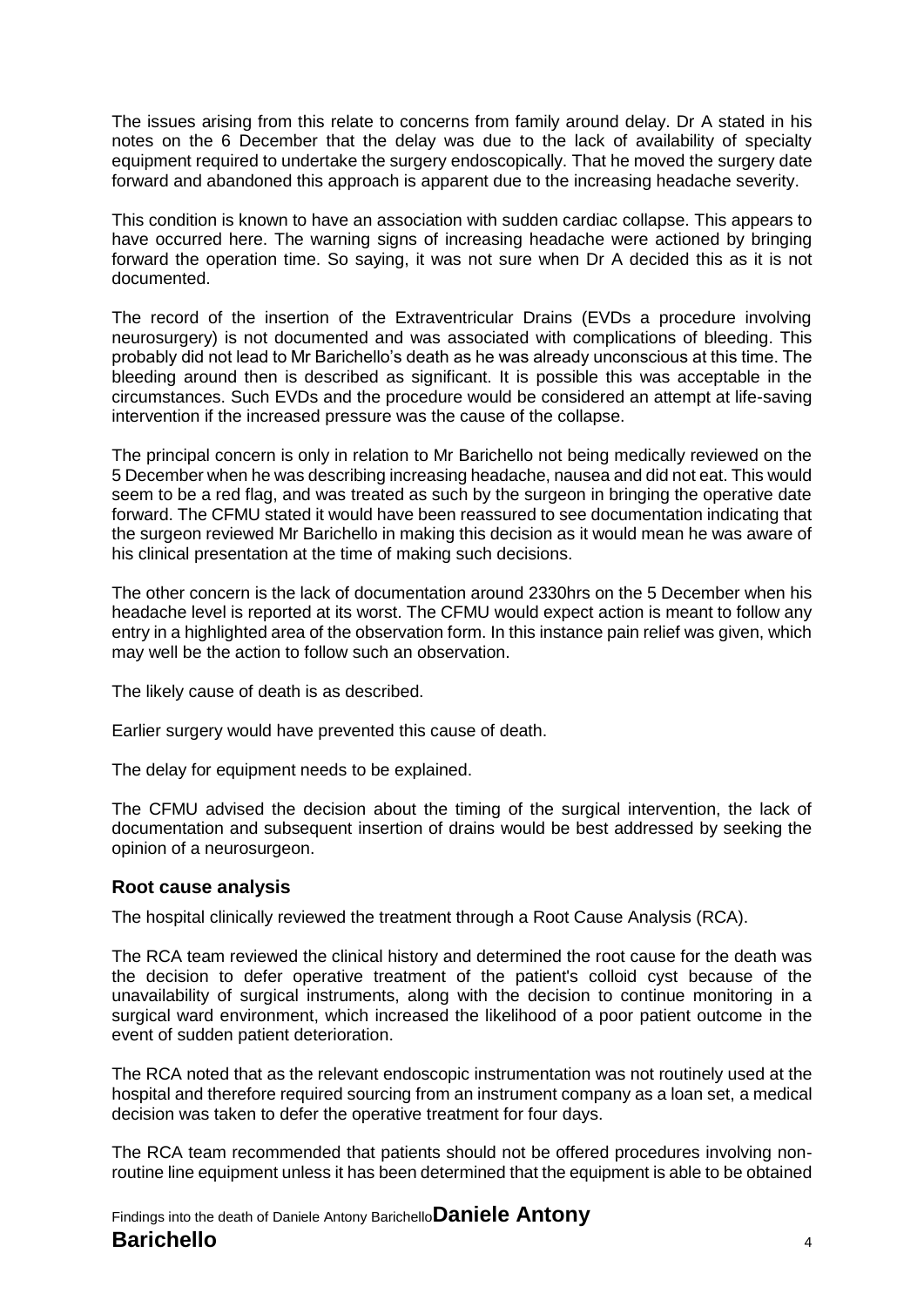without material delay in performing the procedure. Visiting Medical Officer (VMO) neurosurgeons were to be encouraged to confirm availability prior to offering procedures reliant on such equipment to patients and they were to be reminded of their obligation to make direct arrangements for loan equipment when necessary.

The RCA also noted that the patient's vital signs and neurological observations remained stable despite worsening headache and nausea, and this may have led to a medical decision not to transfer to a more acute observation area.

It was recommended that Visiting Medical Officer (VMO) surgeons are advised about the benefits of referral of unstable patient's to intensivists in Intensive Care for monitoring. Nursing staff were reminded that they were empowered to discuss treatment options with VMO's.

## <span id="page-6-0"></span>**Response by the private hospital**

The lawyers for the hospital noted the outcome of the RCA. In relation to concerns that nursing staff had not been satisfied with the response from the VMO to their concerns it was stated that in accordance with the relevant clinical deterioration policy, concerns were escalated by nursing staff to Dr A and he responded with further orders that nursing staff felt were appropriate at that time, including to bring forward the surgery to the Sunday morning after direct concern was raised by the nurse during the evening of 5 December 2015.. The issue was raised with relevant nursing staff who stated that at no point did they feel unsatisfied with the responses to their concerns.

The decision to transfer a patient to ICU for monitoring is a clinical decision to be made by the treating Doctor. The fact that this is an option has been reiterated to all VMO's practising at the hospital.

The hospital noted the concerns of family suggesting that there be consideration to reducing a standard risk assessment tool for colloid cysts. The hospital noted that specific clinical pathways exist for more common presenting conditions, but it would not be feasible to develop a pathway for every possible presenting condition for which there is a material risk of sudden death.

## <span id="page-6-1"></span>**Response of Dr A**

Dr A reviewed the clinical history are set out by the CFMU and found it accurate. He agreed with the conclusion that the decision to delay surgery led to a poor outcome.

Dr A stated that the patient presented on Thursday, December 3 with headache of three weeks' duration and getting worse, and a decision was made to proceed with endoscopic surgery as soon as conveniently possible. Several attempts were made to organise the theatre for Friday but due to a perceived lack of theatre time and unavailability of endoscopic equipment the procedure was delayed. Dr A stated this was not an uncommon scenario in his 25 years of clinical neurosurgery practice at multiple hospitals throughout Australia and the UK.

Dr A stated his preference was then to delay the operation until Monday should the condition remained stable. The reason for this was to allow an endoscopic procedure to be performed rather than craniotomy, and weekend surgery had higher complications.

From the information available it is understood the surgeon's secretary had initially approached a private medical equipment company, Storz, for a loan of the necessary instrument but were advised it would not be available until 9 am the following Monday morning. The surgeon also believes his secretary contacted or had enquiries made with the Princess Alexandra Hospital and Royal Brisbane and Women's Hospital.

Findings into the death of Daniele Antony Barichello**Daniele Antony** 

# **Barichello** <sup>5</sup>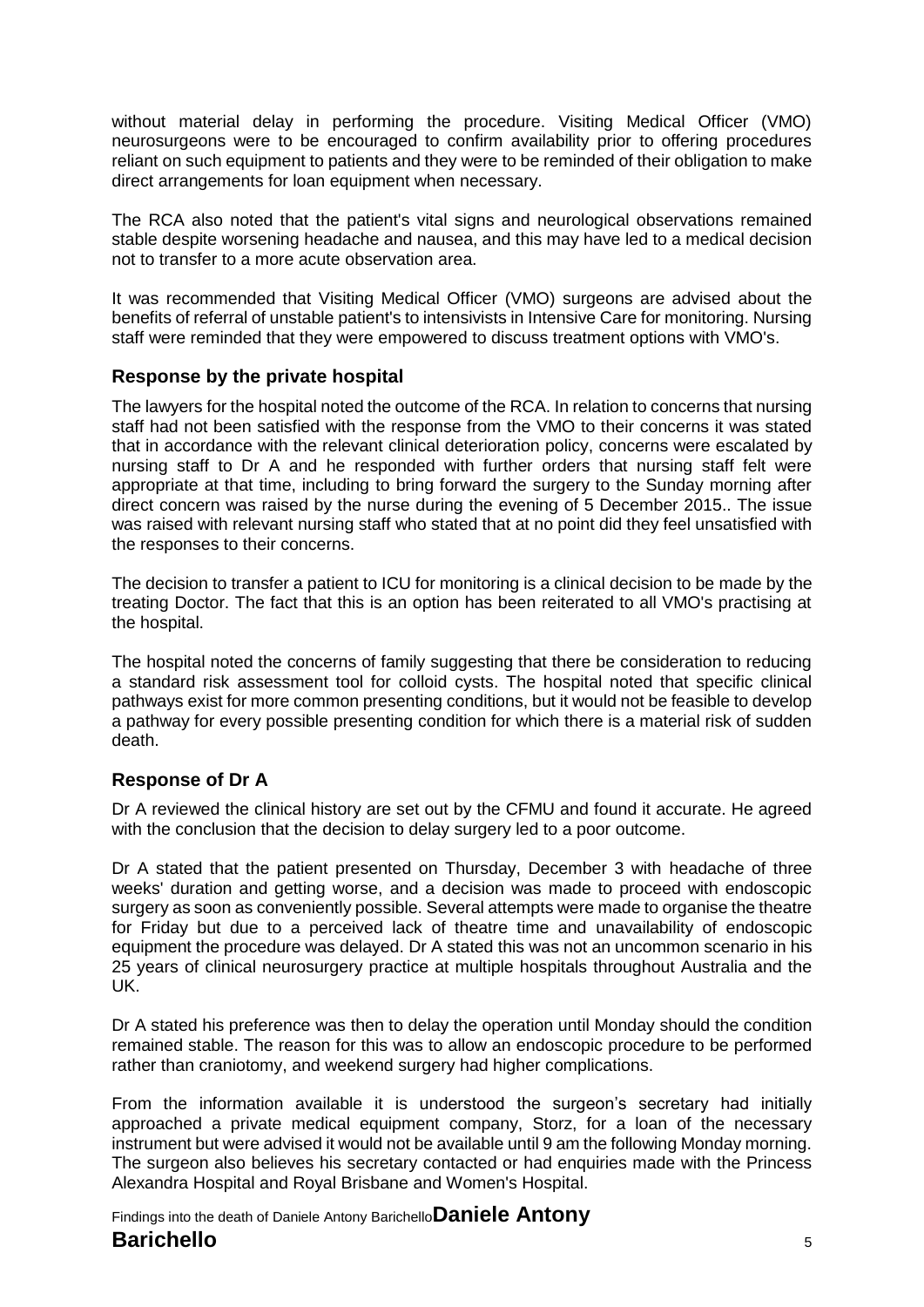The private hospital theatre floor coordinator was asked by the surgeon's office for assistance and she contacted the Princess Alexandra Hospital to request a loan of their endoscopic ventricular scope. At least five different people were spoken to at the Princess Alexandra Hospital with the eventual decision being communicated back to the coordinator that they would not loan the instrumentation because it was too expensive, too fragile and they may require use of it themselves.

Dr A stated he reviewed Mr Barichello on several occasions through Friday and again on Saturday morning. His condition was stable. Mr Barichello had a preference to undergo surgery over the weekend but after discussing the pros and cons of weekend surgery and craniotomy vs endoscopic he agreed to wait until Monday. Dr A was not on call for the weekend and the case was discussed with his colleague and he was informed that if there was any sudden deterioration there may be a requirement for an external drain.

Dr A stated that throughout the course of Saturday he received a number of calls from the ward documenting increased headaches and vomiting. Towards the end of the afternoon he made the decision to bring the operation forward to Sunday morning. He considered operating on Saturday night but this would have come and greater risks of a bad surgical outcome compared with day time surgery so he decided against it. Mr Barichello continued to have a GCS of 15.

With relation to the issue of bringing the surgery forward to the Sunday morning, from the surgeon's statement it is apparent this was not because the equipment was unavailable but a clinical decision because of a deterioration in his condition. It is also apparent communication of this decision was not made directly with Mr Barichello, which to some extent explains the lack of documentation. According to the statement by the surgeon, the decision was made by the surgeon in the evening because during the afternoon of 5 December the surgeon had received a number of calls from the ward indicating there was ongoing vomiting and his headache had intensified. The surgeon spoke to his anaesthetist and surgical assistant checking they were available if he needed to bring the surgery forward. Their availability was confirmed. At approximately 7:10 PM the surgeon states that he decided he would proceed with an open craniotomy the next morning. The theatre was booked for 8:30 AM, however he told the ward and other colleagues they would operate sooner if there was a demonstrated neurological deterioration.

He states he also made arrangements to meet the patient and his wife at 7:30 am on the Sunday morning to discuss the change in planned surgery.

The surgeon agrees now he should have gone into the hospital to review the patient before making the decision but cannot say that he necessarily would have brought the surgery forward to the middle of the night as opposed to early next morning. He states that at the time, he never anticipated his collapse in the 4-5 hours pre-surgery.

He last had contact with the ward at 11 PM and was advised the patient was comfortable with a GCS of 15.

He received a telephone call from the ward at 5 AM the next morning advising the patient had collapsed and was receiving resuscitation. He arrived 15 minutes later and inserted two external drains with no success.

Dr A stated, that with the value of hindsight, it was strongly indicated that he had erred in not taking the patient to theatre on Saturday night. At no stage did he consider Mr Barichello would decompensate so quickly from a GCS of 15. He was also cognizant of the fact that more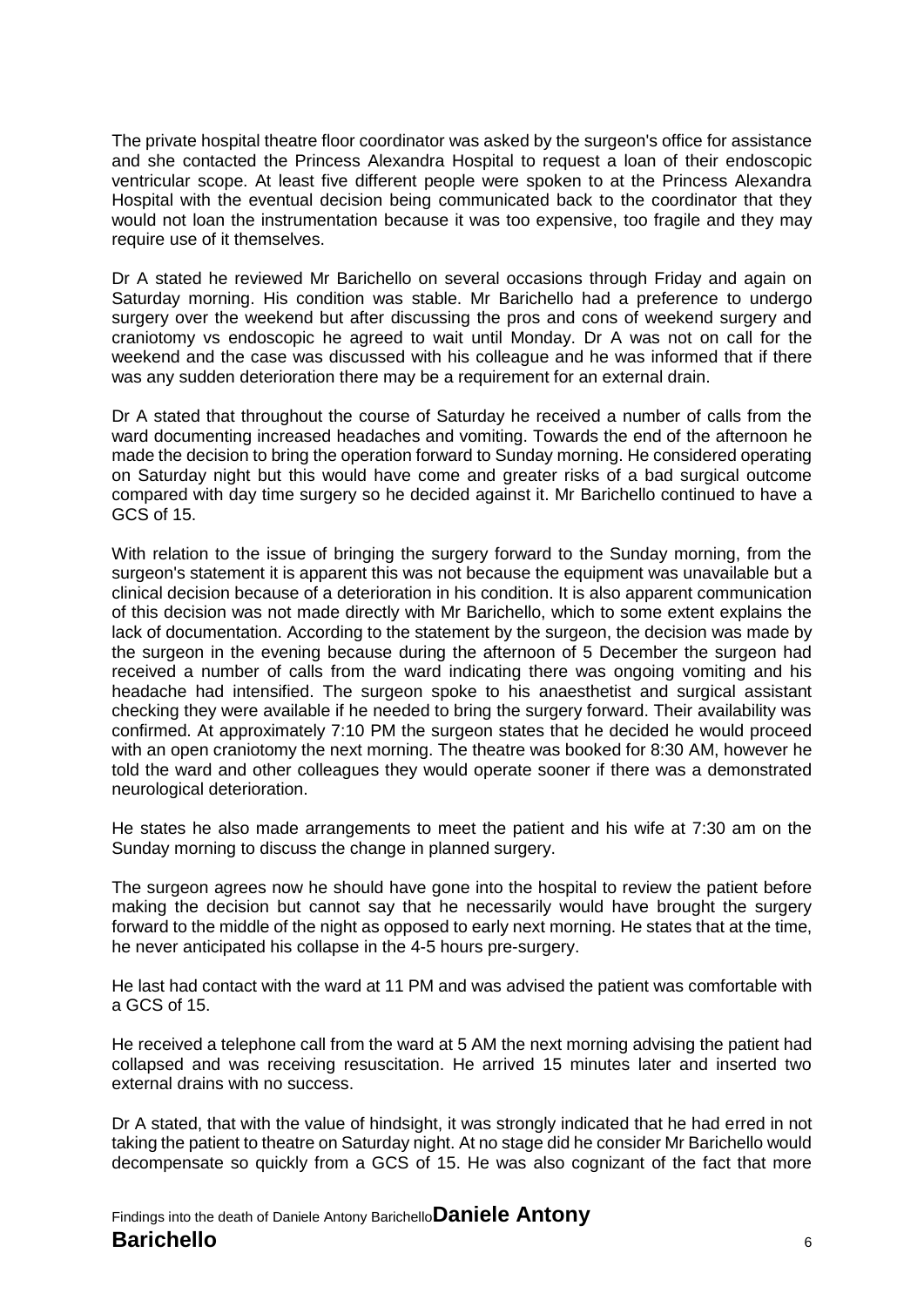litigation arises from colloid cyst surgery going wrong (which would have been higher on the weekend or in the middle of the night) than from sudden preoperative demise.

Dr A also agreed that with the value of hindsight, Mr Barichello would have been better cared for in intensive care although at the time he did not consider it as he was GCS 15 throughout.

Dr A reviewed the RCA report and agreed with the findings and recommendations. He agreed that he should have moved the operation forward to Saturday night rather than Sunday morning and the delay in performing surgery caused a tragic and unnecessary death.

#### <span id="page-8-0"></span>**Independent medical opinion by Associate Professor Laidlaw**

Dr Laidlaw is the Director of Cerebrovascular Neurosurgery at Royal Melbourne Hospital.

Associate Prof Laidlaw stated the evidence indicates that Dr A was fully aware of the patient's pathology and the clinical significance of the hydrocephalus on 3 December. At that stage the patient's symptoms appeared to be relatively well controlled. He considered the plan to admit the patient for observation and to plan for an early semi-elective surgery was not unreasonable. The logistical problems necessitating that surgery not occur on 4 December are not uncommon when planning semi-elective procedures, and did not necessarily exclude the option of urgent surgery should that be required. Given those logistical problems and also considering that the patient was quite well on the Friday, Dr A's plan at that stage to continue observation in hospital and have surgery on Monday 7 December was not unreasonable.

Associate Prof Laidlaw stated that considering the known risk of symptomatic obstructive hydrocephalus causing rapid deterioration he considered that if urgent surgery is not planned then close neurological observation and non-narcotic analgesia would be advisable. He opined that although not causing significant negative consequences, he personally thinks the continued management of the patient in a general ward with four hourly neurological observations and Endone on Friday 4 December was an error in clinical management.

Associate Professor Laidlaw stated that the deteriorating symptoms on 5 December were classical for increasing Intracranial Pressure (ICP) secondary to acute hydrocephalus, with the association of the increasing headache, anorexia, nausea and vomiting indicating a heightened risk of acute neurological deterioration. He noted that Dr A was made aware of this appropriately by nursing staff. His subsequent calls to the ward, increasing the frequency of neurological observations to two hourly and rescheduling the surgery on a semi-urgent basis for early Sunday morning demonstrated his clinical concern. However, Associate Professor Laidlaw considered the escalation of narcotic with tramadol and particularly the continued management on a general ward with two hourly neurological observations was a very significant error in clinical management. Management with continuous observation in an intensive care or high dependency unit would have allowed earlier recognition of deterioration and early response.

Associate Prof Laidlaw accepted that there is an extremely difficult decision to be made regarding the risk/benefit analysis between urgent after hours surgery as opposed to semiurgent planned surgery and Dr A did consider these factors and had provided appropriate rationale for his plans. However, in this particular case, not performing urgent surgery when the patient symptoms worsened on Saturday was a clinical error with catastrophic consequences.

Associate Prof Laidlaw considered the hospital's Root Cause Analysis was comprehensive.

In respect to the suggestion there should be a specific clinical pathway for colloid cysts, he stated in his report that "Colloid cysts are relatively rare and often require no intervention, but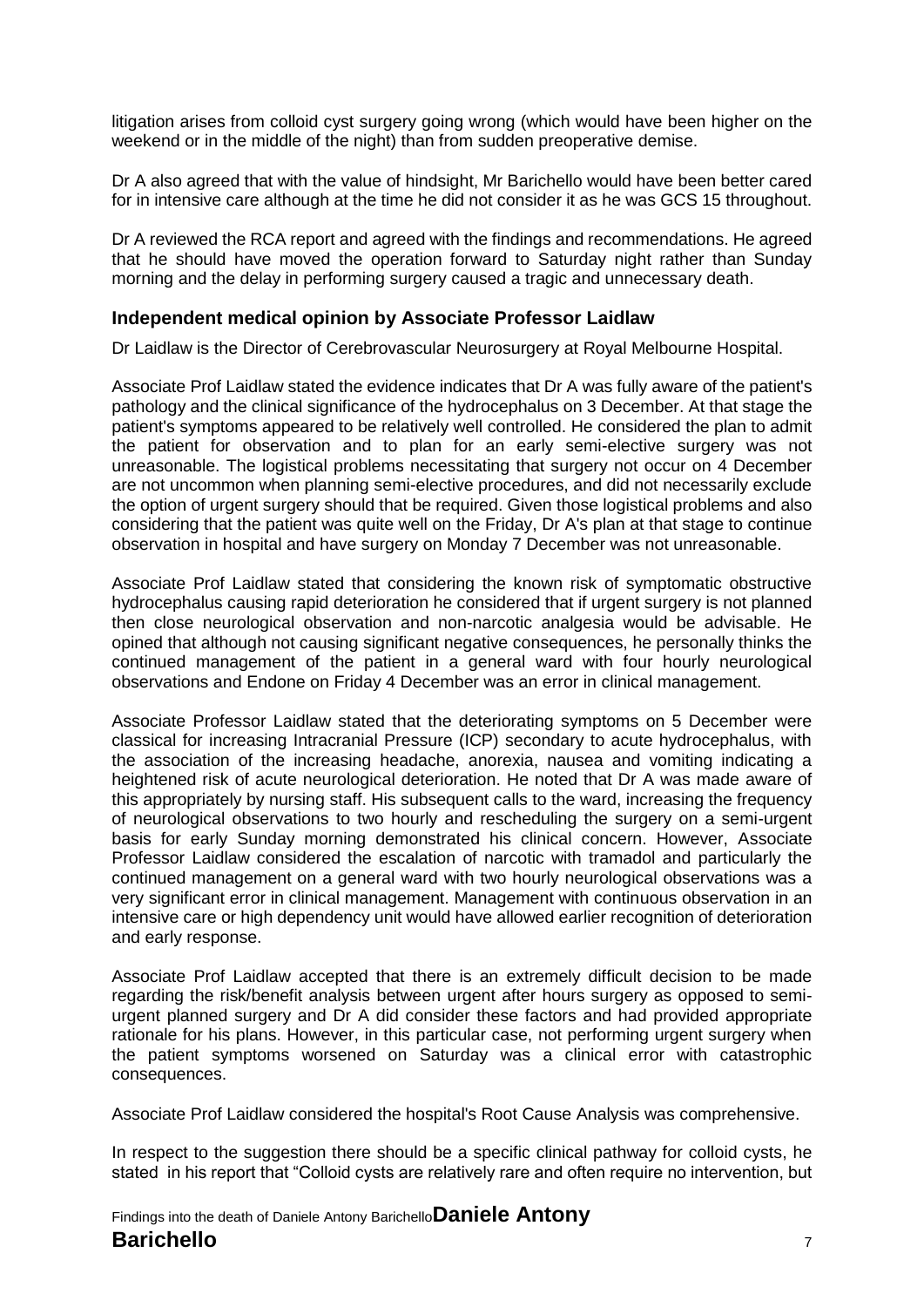are certainly associated with rapid neurological deterioration and sudden death … The most common presenting complaints were sequelae of hydrocephalus such as headache, nausea/vomiting, blurred vision or diplopia, dizziness or ataxic gait, cognitive decline, and syncope … (discussion of case studies) It is therefore the recognition of symptoms of raised intracranial pressure (ICP), and the associated high risk of deterioration, that should well be understood in a neurosurgical ward. There is no need to have a specific clinical pathway for escalation of care and management for colloid cysts or any other relatively uncommon diagnosis, but it is necessary to have clearly understood processes for recognition and treatment escalation of any patient symptoms of raised ICP… (including) an alternative clinical pathway allowing nursing staff to initiate transfer to ICU if they consider this necessary."

Associate Prof Laidlaw agreed that it is the treating doctor that must hold the responsibility for any decision to manage a patient in intensive care or on a ward, but also considered that a neurosurgical hospital should have an alternative clinical pathway allowing nursing staff to initiate transfer to intensive care if they consider this necessary.

Associate Professor Laidlaw stated that Mr Barichello's deterioration had been documented for 12 hours or more and "this deterioration would be expected to be identified in an ICU (or HDU) environment, allowing emergency intervention (e.g. intubation and ventilation and ventricular drainage) and quite possibly a satisfactory outcome." It was also opined that "extremely close observation" was warranted given Mr Barichello's symptoms and opioid treatment and constant monitoring was appropriate, "to provide an alert for increased risk of rapid neurological deterioration" which could be masked by the use of narcotics.

In this regard Associate Professor Laidlaw was critical of having the doors to the nurse's station and patient rooms routinely closed as not appropriate nor was it in line with general medical standards. He stated he would go further and said that managing such a patient without constant monitoring (ie ICU/HDU/personal nurse in room) is not appropriate.

Associate Professor Laidlaw stated the focus on the unavailability of the loan endoscope was not a critical issue. Although it was one factor that influenced Dr A's decision to delay the semi elective surgery initially, Dr A had alternatives available if necessary. The loan equipment was not a significant factor preventing surgery at the time Mr Barichello's symptoms deteriorated on the Saturday.

Associate Prof Laidlaw was not critical of the decision to use narcotics and their judicious use has been common place in the management of neurosurgical patients but emphasised that this was inappropriate if it was not the subject of close neurological observations in an ICU or HDU setting.

## <span id="page-9-0"></span>**Response by Dr A**

Dr A provided a further response and was in general agreement with the opinions of Associate Professor Laidlaw. He frankly conceded he committed an error of judgement in not having brought forward the surgery to the Saturday. In the future he states he would not run the risk of delaying surgery in similar circumstances.

He also agreed that he should have ordered closer neurological observations and/or transferred Mr Barichello to intensive care pending surgery. He also concedes that although the use of narcotics probably did not play any role in the outcome he accepts the opinion of Dr Laidlaw and no longer prescribes narcotic analgesia for patient's awaiting craniotomy unless they are being monitored in a high dependency or ICU setting.

Alternative Clinical Pathway allowing nursing staff to initiate transfer to intensive care if they consider this necessary.

Findings into the death of Daniele Antony Barichello**Daniele Antony Barichello** <sup>8</sup>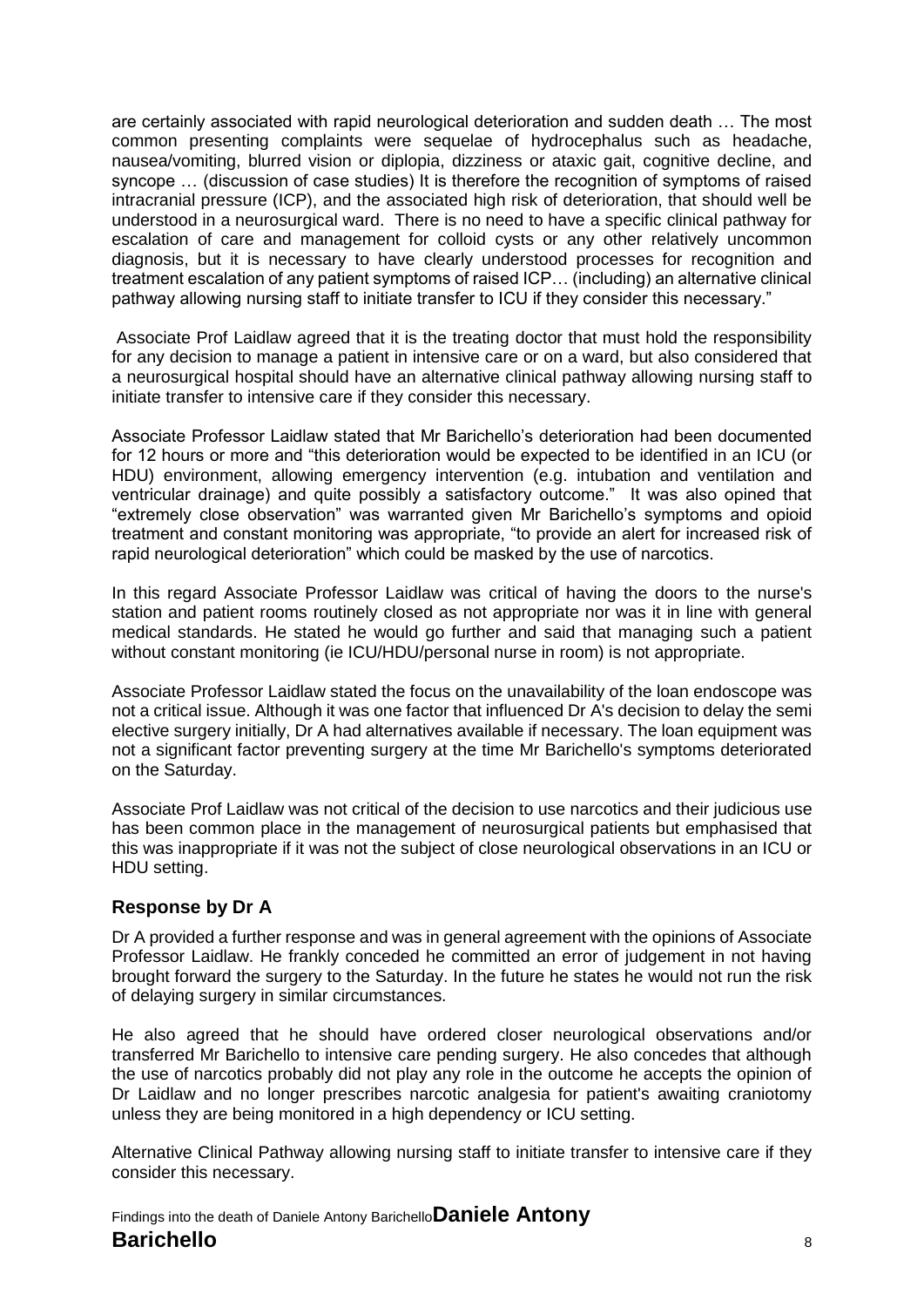On the issue of an alternative pathway suggested by Dr Laidlaw, Dr L, consultant neurosurgeon was asked to comment. Dr L stated the alternative clinical pathway referred to by Dr Laidlaw had never existed in the many hospitals he has worked in both Australian and overseas public and private hospitals. He stated the transfer of a patient to ICU, when they do not meet the criteria for admission and not at the direction of the admitting Doctor, to the best of his knowledge, does not occur, nor does a process whereby nursing staff can initiate an admission of a patient to the ICU independently.

He opined that if a pathway were in place, which would allow nursing staff to initiate the transfer of a patient to ICU should they consider it necessary, then this may place the patient at risk and not be clinically appropriate. In his opinion expecting nursing staff to make such decisions is inappropriate and places an onerous burden on the nursing staff, whilst also in practice requiring a nurse to make a judgement call that the clinical decision making of the admitting doctor is incorrect. There were various serious issues arising in respect to continuity of care of a patient, as the intensivist in the ICU could potentially have no clinical knowledge about the patient and no orders from the admitting practitioner in respect of the care that the patient requires and also therefore places and inappropriate and unnecessary burden on ICU nursing staff.

# <span id="page-10-0"></span>**Conclusion**

Daniele Barichello died partly as a result of complications of the insertion of extraventricular drains causing intraventricular haemohorrhage. This was required due to there being a sudden (over hours) exacerbation of obstructive hydrocephalus resulting from a colloid cyst of the third ventricle.

A decision had been made to remove this endoscopically (as distinct from open craniotomy) but the surgery was delayed from a Friday because the equipment was not available at the Private Hospital at the time but was being made available the following Monday. Over the weekend Mr Barichello's condition deteriorated and a decision was made to perform a craniotomy on the Sunday morning. However, Mr Barichello lapsed into an arrest prior to that surgery being performed.

It is apparent that the correct decision should have been to bring forward the operation to the Saturday evening. This has been frankly admitted by the surgeon involved.

The private hospital completed a Root Cause Analysis and determined the root cause for the death was the decision to defer operative treatment of the patient's colloid cyst because of the unavailability of surgical instruments, along with the decision to continue monitoring in a surgical ward environment, which increased the likelihood of a poor patient outcome in the event of sudden patient deterioration.

Recommendations have been made by the hospital to address the issues identified.

A copy of the findings and other material have been provided to the Office of Health Ombudsman, which is also investigating.

intraventricular haemohorrhage. This was required due to

## <span id="page-10-1"></span>**Findings required by s. 45**

| Identity of the deceased: | Daniele Antony Barichello                                   |
|---------------------------|-------------------------------------------------------------|
| How he died:              | Daniele Barichello died partly as a result of complications |
|                           | of the insertion of extraventricular drains causing         |

Findings into the death of Daniele Antony Barichello**Daniele Antony Barichello** <sup>9</sup>